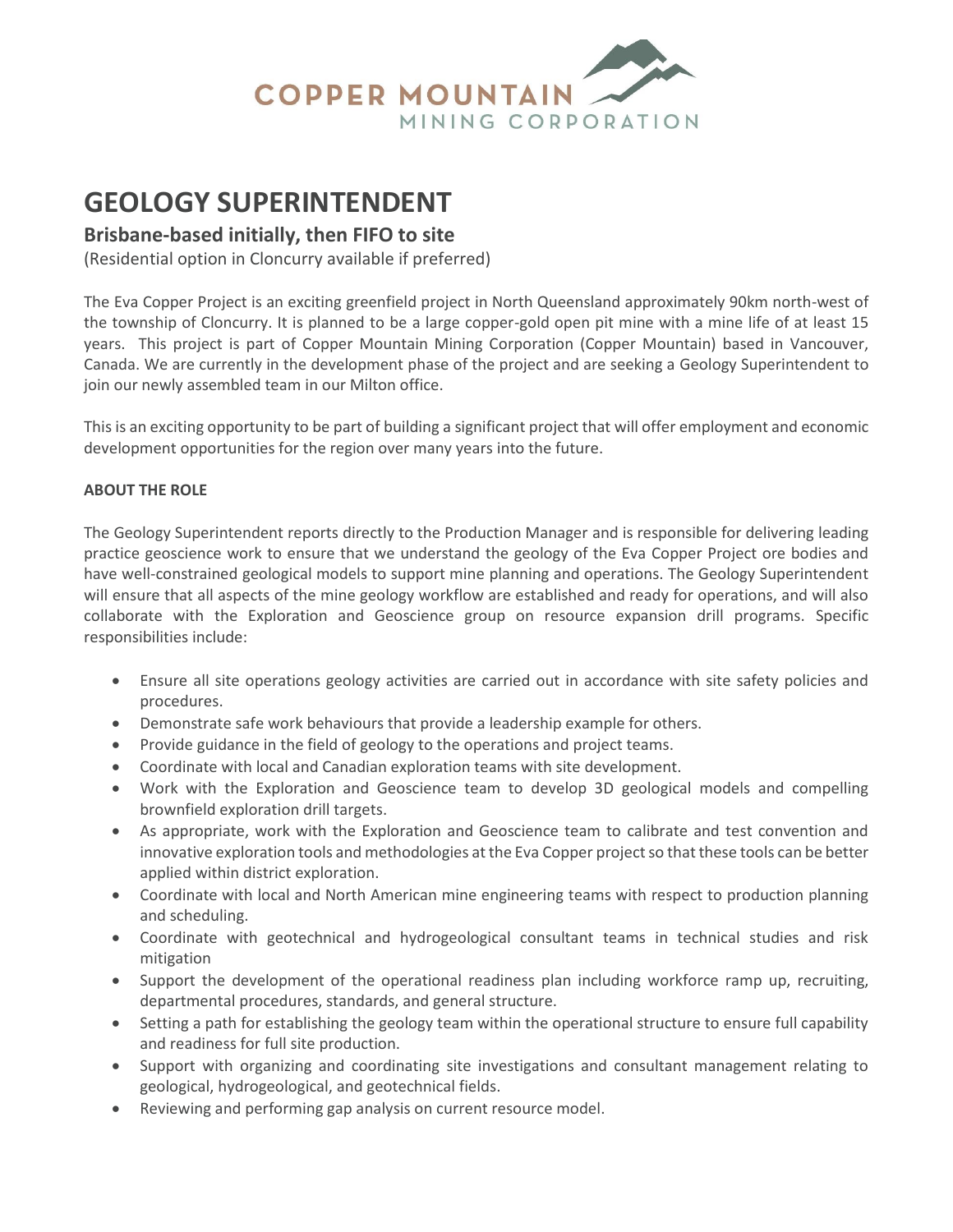- Develop in-depth understanding of the ore-forming systems within the Eva Copper Project area and apply this understanding to inform and guide geological modelling of the deposits and brownfield exploration programs.
- Assist with supervision of drilling and other geological field programs as required.
- Establishment of site ore control model.
- Create and implement model reconciliation processes.
- Plan and complete initial infill drilling grade control work for first 2 years of mining.
- Assist in the characterisation and identification of Clay sources for construction.
- Monitor progress and expenditure associated with field investigation and engineering activities and make decisions or recommendations as required to minimise any variance to budget.
- Provide budget inputs for capital and operating cost updates.
- Monitor progress and expenditure associated with field investigation and engineering activities and make decisions or recommendations as required to minimise any variance to budget.
- Provide assistance as required to resource/reserve updates, ore body characterization studies, and other mine geology work.
- Annual mineral resource reporting in line with ASX/TSX requirements.
- Support statutory reporting as required.

## **ARE YOU THE PERSON WE ARE LOOKING FOR?**

To be successful in this role, you will require the following as a minimum:

- Bachelor of Science in Geology, Earth Sciences, or equivalent.
- Strong geological knowledge and geoscience software skills.
- 'C' class QLD Driver's License.
- 10+ years' experience in exploration and mining.
- Demonstrated leadership of technical teams.
- Excellent oral and written communication skills, including the ability to present ideas clearly.
- Ability to analyse and interpret geoscience data using industry software (such as AcQuire, QGIS, and Leapfrog Geo) and guided by strong geological and ore deposit genesis knowledge.
- Knowledge of geoscience data management best practices.
- Proficient computer skills, with advanced knowledge of Microsoft Office applications (Power Point, Word, Excel) and ability to learn new software
- In-depth experience applying, and ensuring compliance with, Legislation, Regulations and Practices associated with engineering design, safety, and environmental matters.
- Knowledge of resource modelling and mine design software would be advantageous (Surpac, Micromine or Vulcan).

#### **WHAT CAN WE OFFER YOU?**

- An opportunity to be part of a strong team focused on building an exciting, new project.
- A project with a minimum 15-year life of mine.
- Highly competitive remuneration, incentives and other benefits.
- Career development opportunities in a global mining company.
- A company focused on building a diverse and inclusive workforce.
- The chance to start the day with a sense of purpose and end it with a sense of accomplishment.

To learn more about Copper Mountain and the Eva Copper Project visit <https://cumtn.com/>

Copper Mountain is an equal opportunity employer committed to diversity and inclusion. We are pleased to consider all suitably qualified applicants for employment without regard to race, color, religion, sex, sexual